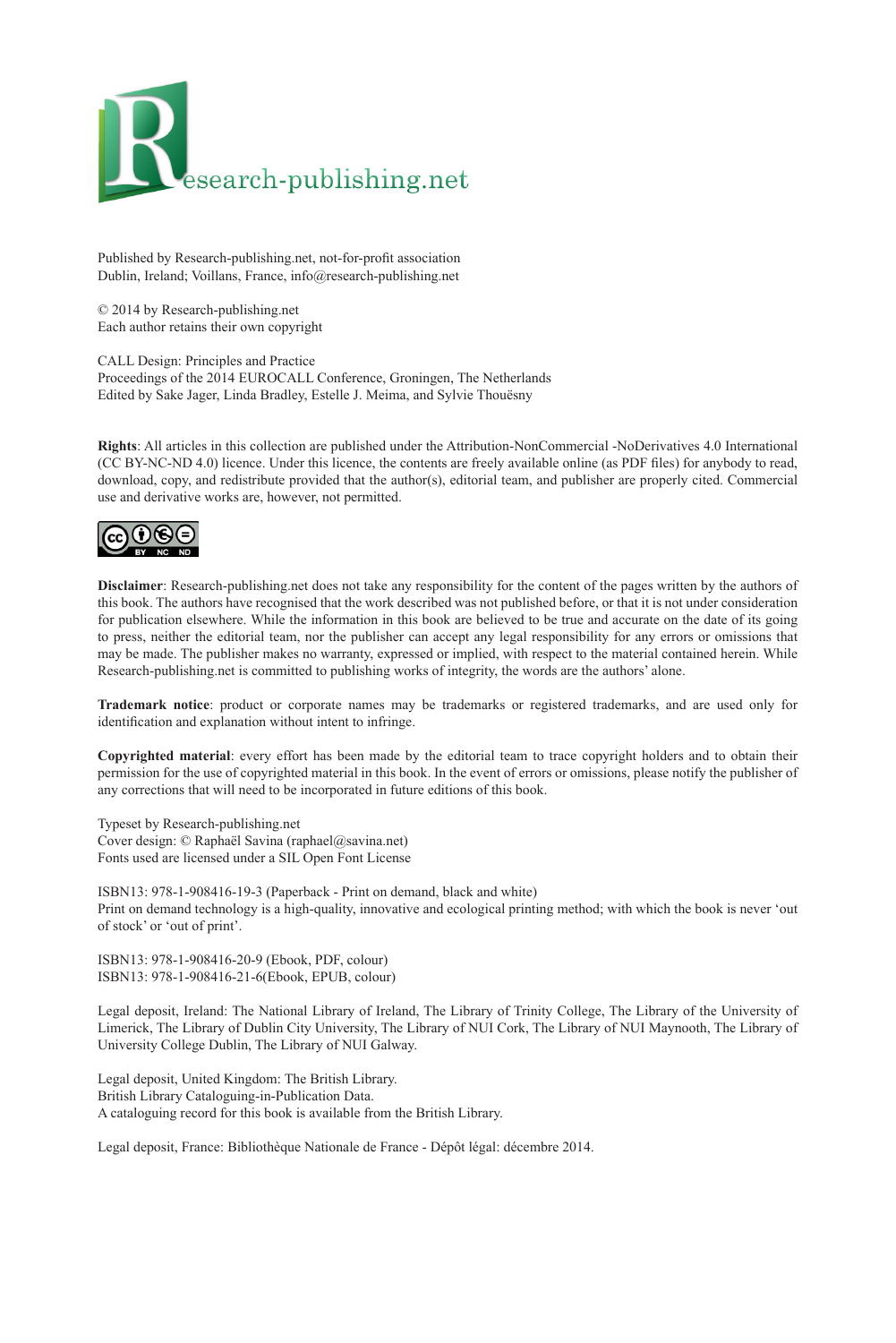



# **Learning strategies and motivation among procrastinators of various English proficiency levels**

Yoshiko Goda<sup>1</sup>, Masanori Yamada<sup>2</sup>, Takeshi Matsuda<sup>3</sup>, Hiroshi Kato<sup>4</sup>, Yutaka Saito<sup>5</sup>, and Hiroyuki Miyagawa<sup>6</sup>

**Abstract**. Our research project focuses on learning strategies and motivation among academic procrastinators in computer assisted language learning (CALL) settings. In this study, we aim to compare them according to students' levels of English proficiency. One hundred and fourteen university students participated in this research project. Sixty-four students determined to be procrastinators were the focus of this research, and we analyzed their learning strategies and motivation based on their English proficiency (i.e. TOEIC-IP scores). The students were categorized into four groups: under-300s (*n*=17), 400s (*n*=22), 500s (*n*=21), and over-600 (*n*=4). The learning strategies and motivation of the students were collected with a researchercreated 5-point Likert questionnaire consisting of 33 items. The group differences were discriminately analyzed for each item of the questionnaire. The results showed that students who think that the amount to be learned is too large and those who tire easily may ultimately have inefficient and ineffective learning results. The research findings should be significant for teachers and researchers attempting to discriminate between active and passive procrastinators in order to predict their performance and match them with suitable learning supports.

**Keywords**: procrastinator, learning strategies, motivation, English proficiency level.

**How to cite this article**: Goda, Y., Yamada, M., Matsuda, T., Kato, H., Saito, Y., & Miyagawa, H.. (2014). Learning strategies and motivation among procrastinators of various English proficiency levels. In S. Jager, L. Bradley, E. J. Meima, & S. Thouësny (Eds), *CALL Design: Principles and Practice*; *Proceedings of the 2014 EUROCALL Conference, Groningen, The Netherlands* (pp. 113-118). Dublin: [Research-publishing.net.](http://research-publishing.net/) doi:10.14705/rpnet.2014.000204

<sup>1.</sup> Kumamoto University; ygoda@kumamoto-u.ac.jp.

<sup>2.</sup> Kyushu University; mark@mark-lab.net.

<sup>3.</sup> Shimane University; mat@hirc.aoyama.ac.jp.

<sup>4.</sup> The Open University in Japan; hiroshi@kato.com.

<sup>5.</sup> Former Tsukuba University; kyoui94@gmail.com.

<sup>6.</sup> Aoyama Gakuin University; miyagawa@si.aoyama.ac.jp.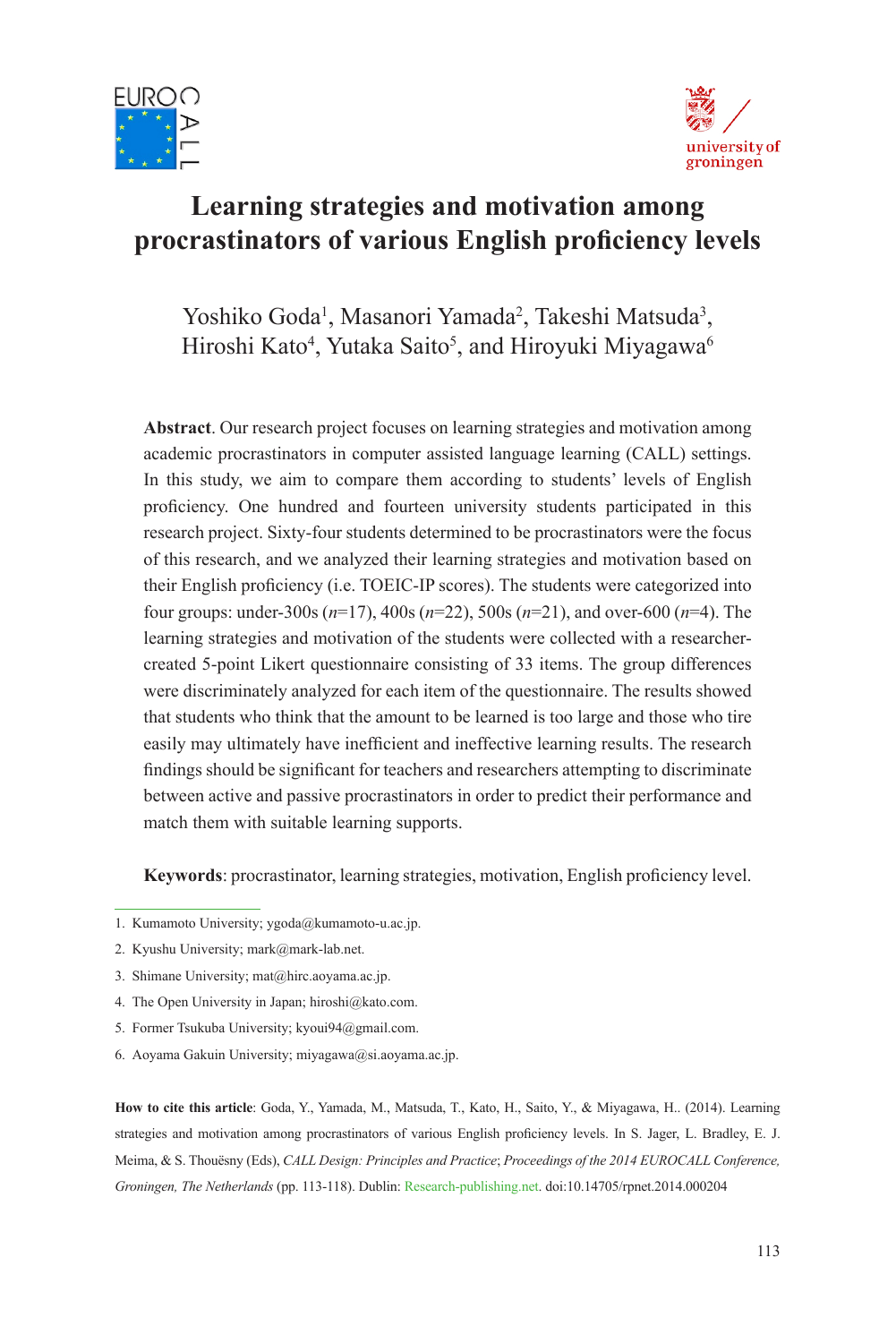Yoshiko Goda, Masanori Yamada, Takeshi Matsuda, Hiroshi Kato, Yutaka Saito...

### **1. Introduction**

The purpose of this research is to analyze and compare learning strategies and motivation among procrastinators of different English proficiency levels who are engaged in computer-assisted language learning (CALL). Thanks to the advancement of technology, the use of CALL designed to include in face-toface instruction and outside-the-classroom e-learning has increased, and such blended education requires more self-regulated learning. In this research project, we focused on students' behavior while they were engaged in blended learning. Specifically, the characteristics of procrastinators were examined in connection with their English proficiency levels.

It is said that about 70% of university students are procrastinators ([Schouwenburg,](#page-6-0) [Lay, Pychyl, & Ferrari, 2004](#page-6-0)), and procrastination has been viewed as a negative factor in terms of academic success (e.g. [Hussain & Sultan, 2010;](#page-6-1) [Tan et al., 2008](#page-6-2)). Academic procrastination has often been viewed as being related to a lack of selfregulated learning (e.g. [Wolters, 2003\)](#page-6-3). However, procrastination may not always have negative effects on learning, and some procrastinators use procrastination intentionally as a result of their self-regulation.

[Chu and Choi \(2005\)](#page-6-4) introduced the concept of active and passive procrastination. Passive procrastination is considered as non-purposeful academic postponing as a result of a lack of planning, motivation, attention, and self-regulation. Active procrastination, on the other hand, is an intentional decision to procrastinate and the ability to complete the assigned tasks by their deadlines because of strong motivation under time pressure. If students are active procrastinators, then they may not need much support from the instructor to complete their assignments and tasks by the deadlines. Our research project's goal is to categorize learners into types and to match the categories with the types of e-learning support they require.

In our previous research related to learning behavior types in CALL courses [\(Goda,](#page-6-5) [Yamada, Matsuda, Kato, & Saito, 2013\)](#page-6-5), seven learning behavior types were found: (1) procrastination, (2) learning habit, (3) random, (4) diminished drive, (5) early bird, (6) chevron, and (7) catch-up. When the learning types and their English proficiencies were compared, learning type (1) was significantly lower in terms of proficiency than learning type (2) (Type (1): *N*=145, *M*=432.48; Type (2): *N*=9, *M*=582.78). This implies that being in the learning habit category may lead to higher levels of English proficiency and that procrastinators may have inefficient and ineffective learning strategies. However, we assume that learning type (1) includes both active and passive procrastinators. In order to provide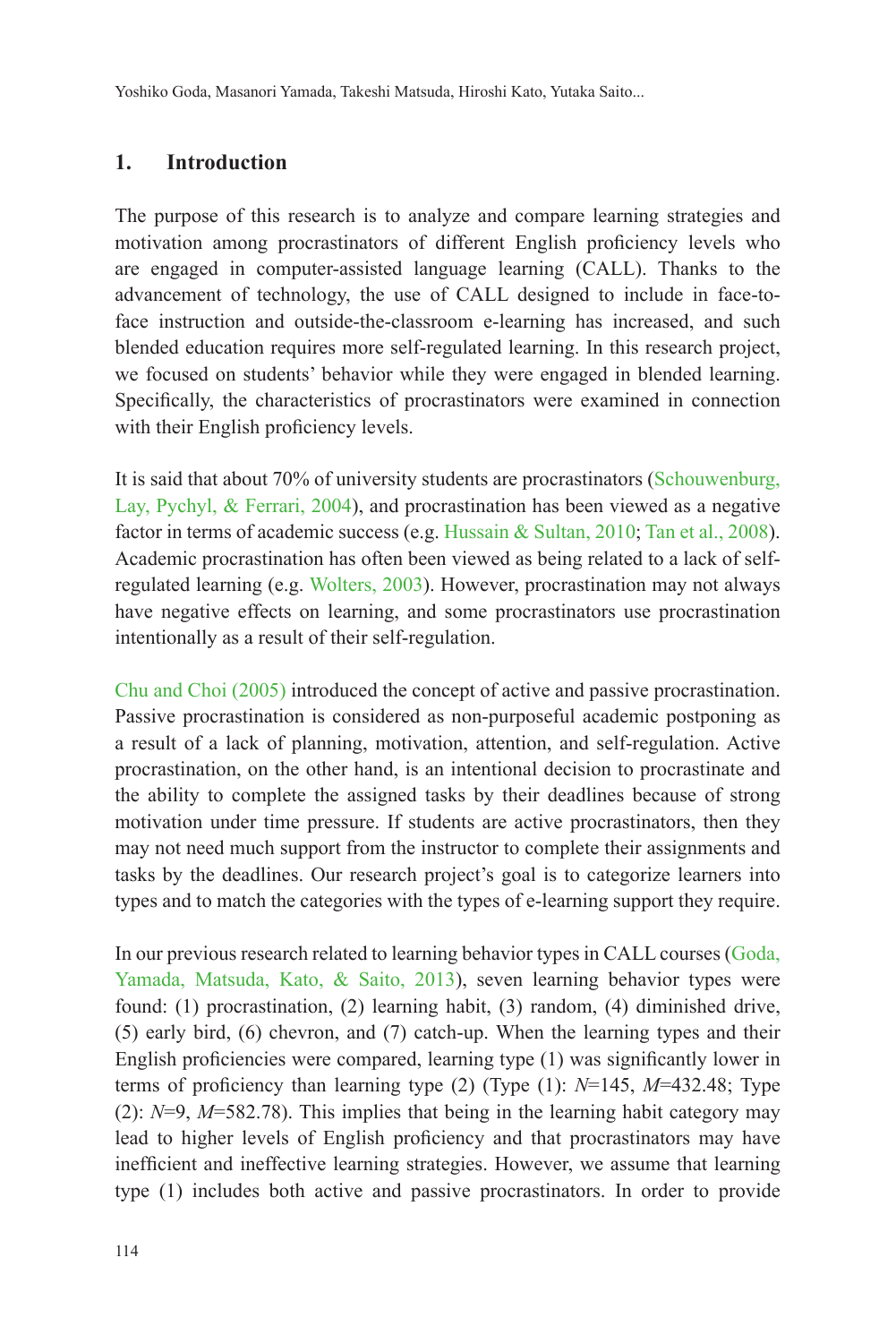effective learning support to individuals in CALL, the procrastinators should be categorized further and differentiated into a support-necessary group and a supportunnecessary group. Students with higher English proficiency levels were assumed to use procrastination intentionally as active procrastinators.

# **2. Method**

# **2.1. Participants**

In this research project, 114 undergraduate students who registered for a CALL course at a university in Japan during the spring semester of 2013 participated. Sixty-four students were categorized as having learning type (1), procrastination, and their learning strategies and motivation were analyzed based on their English proficiency levels. English proficiency was operationally defined as the TOEIC-IP score, and four groups were created based on students' TOEIC-IP score levels: under-300s, 400s, 500s, and over-600. There were 17, 22, 21, and 4 students in these groups, respectively.

# **2.2. Course description**

The targeted CALL course was a one-credit mandatory class provided to sophomores at the university. The semester began in April and ended in July of 2013, and there were 15 lessons over the semester. As the main material for the course, Newton e-Learning (TLT training Soft/TOEIC®TEST) was employed to encourage students' self-paced mastery learning of English. Once a week, students were required to come to the classroom to have a face-to-face class and study the materials outside the classroom.

# **2.3. Data collection and analysis**

The students' perceived learning strategies and motivation were obtained via a researcher-developed questionnaire. The questionnaire consisted of 33 5-point-Likert-scale items related to learning strategy and motivation. The items were selected and created based on three dimensions (cognitive, affective, and behavioral) of self-regulated learning [\(Wolters, 2003\)](#page-6-3). The questionnaire included 16 cognitive and meta-cognitive, eleven affective, and six behavior and context items.

The questionnaire was implemented at the end of the first class, and the TOEIC-IP was conducted during the 9th week of the semester. The learning behavior types were categorized into seven groups using the method of [Goda et al. \(2013\),](#page-6-5)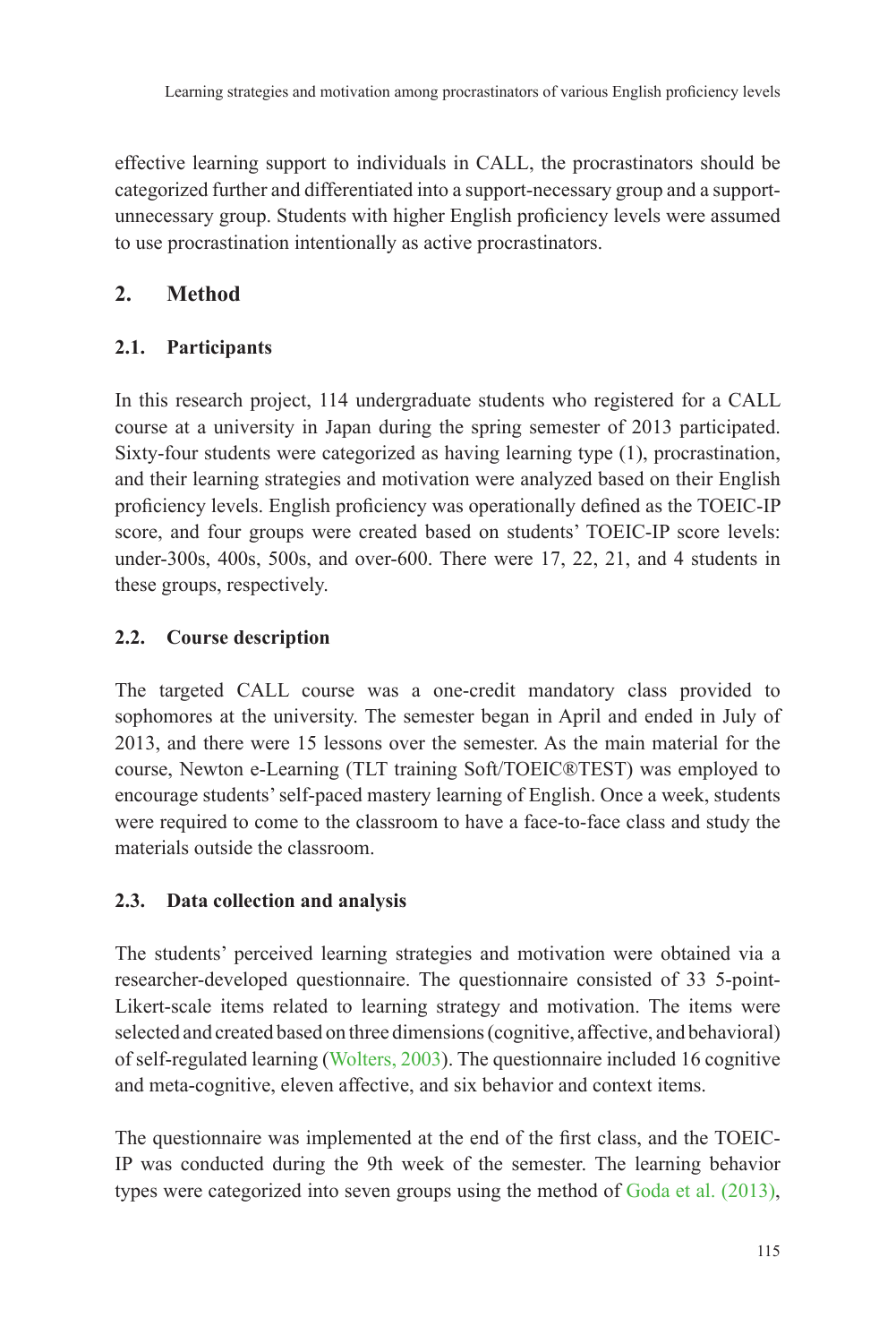Yoshiko Goda, Masanori Yamada, Takeshi Matsuda, Hiroshi Kato, Yutaka Saito...

visualizing the learning progress from the beginning to the end of the semester. The descriptive statistics for learners' behavior types and TOEIC-IP scores were reported first. The students in the procrastination group were categorized into four groups (under-300s, 400s, 500s, and over-600). Then, the discriminant analyses were performed for the groups' questionnaire responses related to learning strategies and motivation.

# **3. Results**

# **3.1. Descriptive statistics**

The learning behaviors of the 114 students were categorized into seven types, (1) procrastination, (2) learning habit, (3) random, (4) diminished drive, (5) early bird, (6) chevron, and (7) catch-up, based on their actual learning progresses. The numbers of students in each category were 64, 6, 3, 12, 2, 11, and 8, respectively. There were eight students who studied too little, merely accessing the learning materials once and/or dropping out. They did not match any of the learning behavior types. Since the learning strategies and motivation of the procrastinators were the focus of this research, the 64 procrastinators' responses on the questionnaire were further analyzed.

The grand mean of all participants (*N*=114) on the TOEIC-IP was 486.71, and the mean of the 64 students in the procrastination group was 459.53. The procrastinators were further categorized into four groups based on their TOEIC-IP scores: under-300s (*n*=17), 400s (*n*=22), 500s (*n*=21), and over-600 (*n*=4). The means and standard deviations of each question item regarding the learning strategies were calculated based on the English proficiency groups. The results showed that the most extreme mean values (i.e. the highest mean among the four groups) were observed for the under-300s or over-600 groups.

# **3.2. Inferential statistics**

The discriminant analyses of the four groups on all question items resulted in two significant items (Questions 15 and 25) and two marginally insignificant items (Questions 4 and 28) (Q4:  $F_{(3,60)} = 2.544$ ,  $p = .065$ , Q15:  $F_{(3,60)} = 3.559$ ,  $p = .019$ , Q25:  $F_{(3,60)}$ =4.718, *p*=.005, Q28:  $F_{(3,60)}$ =2.518, *p*=.067). [Table](#page-5-0) 1 shows the results regarding significance and marginal insignificance on Tukey's post-hoc tests. [Table](#page-5-0) 1 also provides the question items, mean differences, and probabilities. The under-300s group significantly differs from the 400s on the questions 15 and 25. This implies that students who think that the amount to learn is too great and tire easily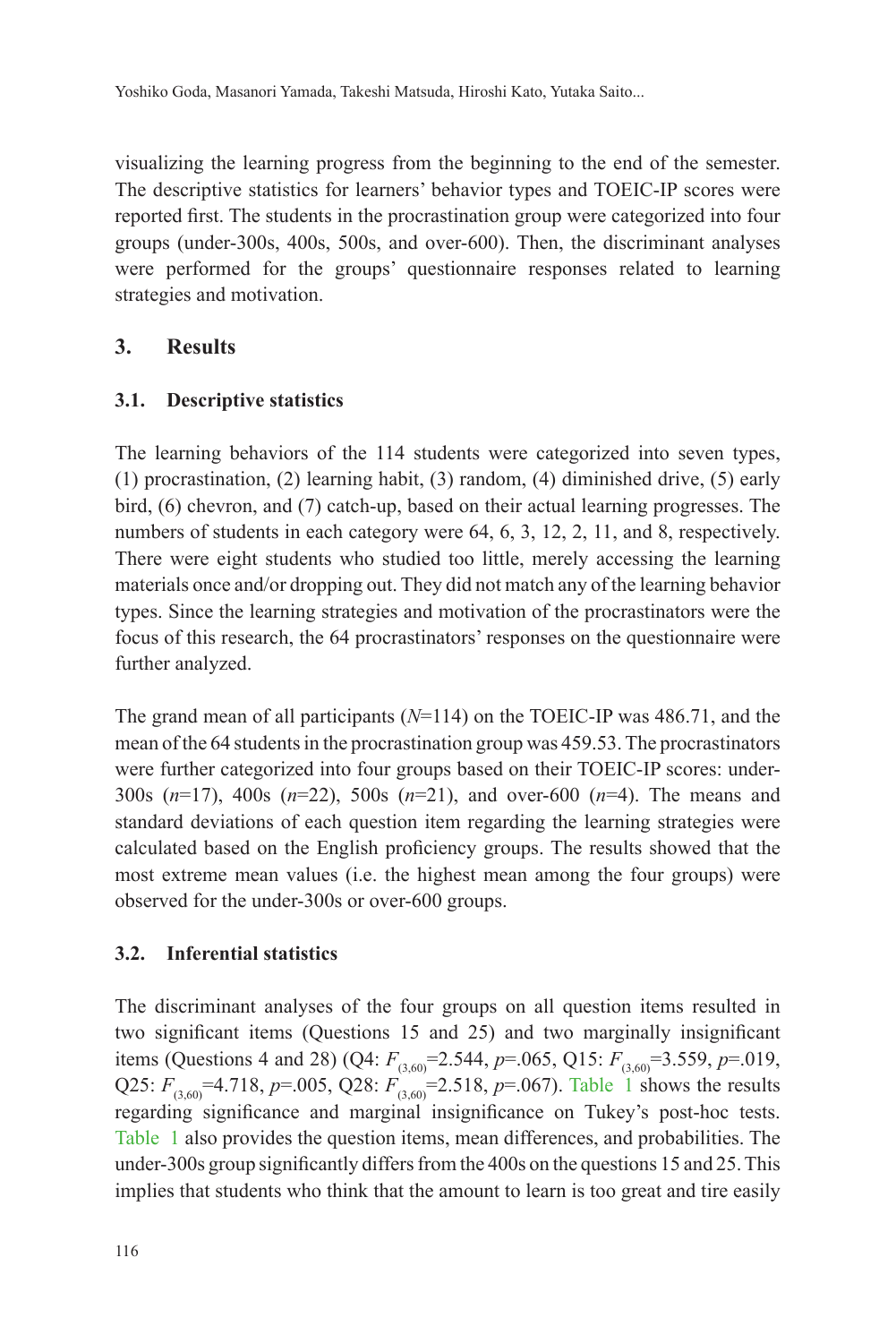might ultimately have inefficient and ineffective learning results. To discriminate between the under-300s and the over-600 groups, Q28 might be useful.

|                 | Question                      | (I) TOEIC  | (J) TOEIC       | Mean              | S.E  | $\boldsymbol{p}$ | 95%         |       |
|-----------------|-------------------------------|------------|-----------------|-------------------|------|------------------|-------------|-------|
|                 |                               | Level      | Level           | <b>Difference</b> |      |                  | $_{\rm CI}$ |       |
|                 |                               |            |                 | $(I-J)$           |      |                  | Lower       | Upper |
| Q4              | I want to finish an           | Under-300s | 400s            | $-0.43$           | 0.22 | 0.23             | $-1.02$     | 0.16  |
|                 | assignment as soon as         |            | 500s            | $-0.53^{\dagger}$ | 0.23 | 0.10             | $-1.13$     | 0.07  |
|                 | possible.                     |            | Over- $600$     | $-0.79$           | 0.39 | 0.18             | $-1.81$     | 0.23  |
|                 |                               | 400s       | 500s            | $-0.10$           | 0.21 | 0.96             | $-0.66$     | 0.46  |
|                 |                               |            | <b>Over-600</b> | $-0.36$           | 0.38 | 0.77             | $-1.36$     | 0.63  |
|                 |                               | 500s       | Over- $600$     | $-0.26$           | 0.38 | 0.90             | $-1.26$     | 0.74  |
| Q15             | The assigned amount of        | Under-300s | 400s            | $.733**$          | 0.26 | 0.04             | 0.04        | 1.43  |
|                 | learning per day is too       |            | 500s            | 0.59              | 0.27 | 0.14             | $-0.12$     | 1.29  |
|                 | much to catch up.             |            | Over- $600$     | $-0.18$           | 0.45 | 0.98             | $-1.38$     | 1.02  |
|                 |                               | 400s       | 500s            | $-0.15$           | 0.25 | 0.94             | $-0.81$     | 0.51  |
|                 |                               |            | Over- $600$     | $-0.91$           | 0.44 | 0.18             | $-2.08$     | 0.27  |
|                 |                               | 500s       | Over- $600$     | $-0.76$           | 0.45 | 0.33             | $-1.94$     | 0.42  |
| Q <sub>25</sub> | I get tired easily.           | Under-300s | 400s            | $.880**$          | 0.25 | 0.00             | 0.22        | 1.54  |
|                 |                               |            | 500s            | $0.66*$           | 0.25 | 0.05             | 0.00        | 1.33  |
|                 |                               |            | Over- $600$     | 0.97              | 0.43 | 0.12             | $-0.16$     | 2.10  |
|                 |                               | 400s       | 500s            | $-0.22$           | 0.24 | 0.79             | $-0.84$     | 0.40  |
|                 |                               |            | $Over-600$      | 0.09              | 0.42 | 1.00             | $-1.02$     | 1.20  |
|                 |                               | 500s       | Over- $600$     | 0.31              | 0.42 | 0.88             | $-0.80$     | 1.42  |
| Q28             | I don't feel rushed until the | Under-300s | 400s            | 0.26              | 0.25 | 0.71             | $-0.39$     | 0.91  |
|                 | deadline is nearing.          |            | 500s            | 0.07              | 0.25 | 0.99             | $-0.59$     | 0.72  |
|                 |                               |            | Over- $600$     | $1.10*$           | 0.42 | 0.05             | $-0.01$     | 2.22  |
|                 |                               | 400s       | 500s            | $-0.20$           | 0.23 | 0.84             | $-0.81$     | 0.42  |
|                 |                               |            | Over- $600$     | 0.84              | 0.41 | 0.19             | $-0.25$     | 1.93  |
|                 |                               | 500s       | Over- $600$     | $1.04^{\dagger}$  | 0.42 | 0.07             | $-0.06$     | 2.13  |

<span id="page-5-0"></span>

|  |  | Table 1. Significant results of post-hoc Tukey analyses |  |  |  |  |
|--|--|---------------------------------------------------------|--|--|--|--|
|--|--|---------------------------------------------------------|--|--|--|--|

*Note.* \*  $p < .05$ , \*\*  $p < .01$ ,  $\dagger p < .10$ .

#### **4. Discussion and conclusions**

The results imply that among procrastinators, those who thought there was too much material to learn and those who easily became tired of things may ultimately have inefficient and ineffective learning. Those passive procrastinators need more support to help them control their cognitive, affective, and behavioral regulation within this context. In contrast, active procrastinators may feel rushed long before the deadline, although they do not concentrate their studies within the period just before the deadline. Because of the unease or tension caused by not studying early, active procrastinators may use learning strategies and motivation control to concentrate on the contents and learn them effectively. This tension may also play an important role in procrastination research.

In this research project, a researcher-developed questionnaire was used to collect data, and other questionnaires related to learning strategies and motivation should